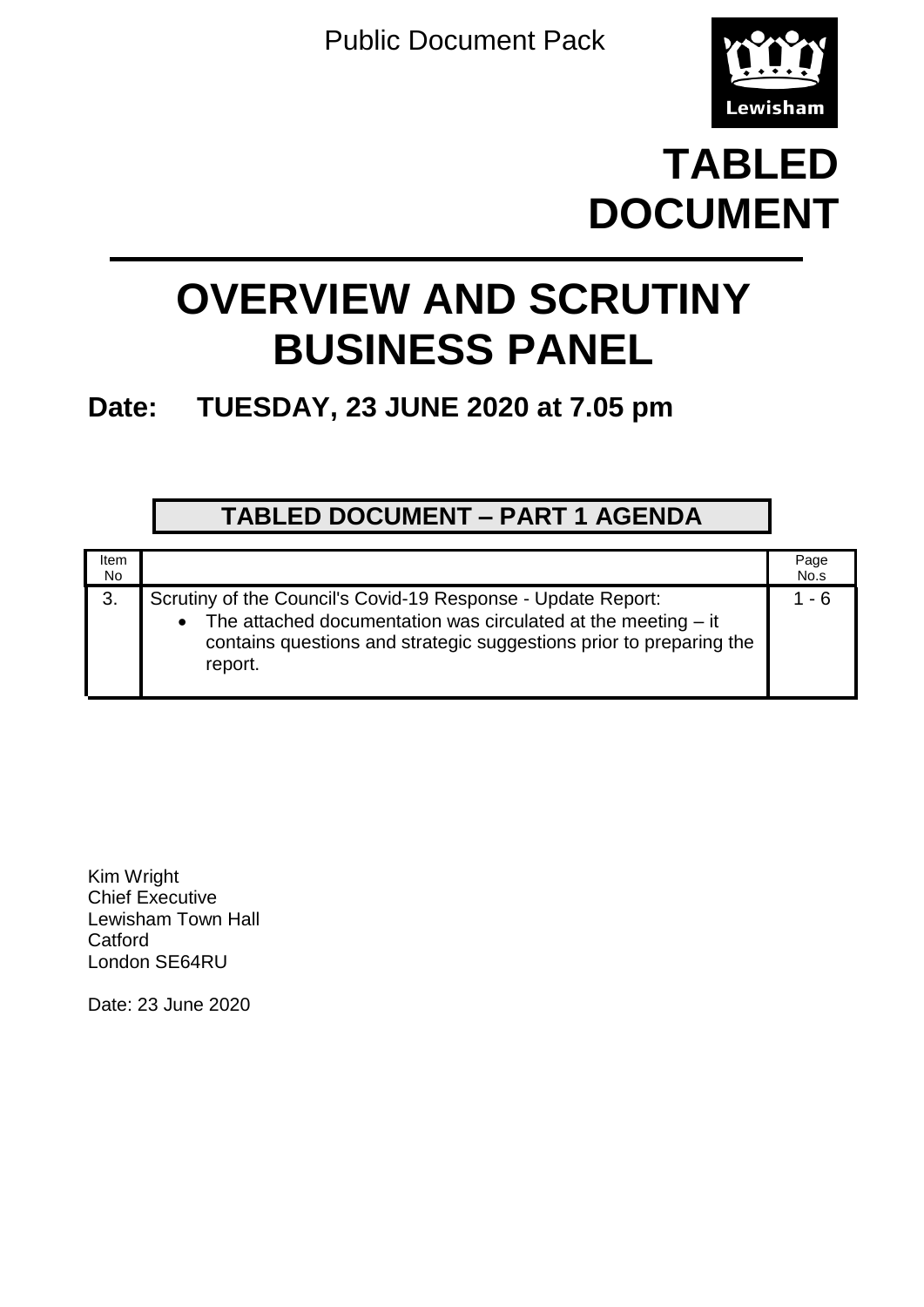#### **OSBP – 23 June 2020 – Advance Questions**

#### **Strategic suggestions made before report prepared**

- 1. School Re-openings. **6.43**
- 2. Grooming of children: County Lines, Child Sexual Exploitation or Extremist groups. **6.46 - 6.51**
- 3. Catch Up Programmes for children who have fallen behind in school due to the pandemic. **6.45**
- 4. Track and tracing to cover: **6.12 – 6.21**
- When did this become operational in Lewisham?
- How many contact tracers do we have?
- How many residents have been contacted by the service?
- Who monitors the associated statistics?
- Will Members receive updates if particular locations become hot spots?
- Are there any plans for local lockdowns if required?
- Are there any specific plans for schools?
- What is the current infection rate?
- Testing to cover if tests be available within 24 hours and then results within 24 hours.
- 5. Preparation for a second spike. **5.14**
- 6. Update on mortality rates in the community and care homes. **5.1 – 5.22**
- 7. PPE update (including how this is charged for at home and in care homes for self funders and those using direct payments). **6.34 – 6.37** Agenda Item 3<br> **Example 10**<br> **Example 10**<br> **Example 10**<br> **Example 10**<br> **Example 10**<br> **Example 10**<br> **Example 2**<br> **Example 2**<br> **Example 2**<br> **Example 2**<br> **Example 2**<br> **Example 10**<br> **Example 10**<br> **Example 10**<br> **Example 10**<br> **E**
- 8. Plans for the ongoing support of shielded residents. **6.4 - 6.11**
- 9. The financial costs of the pandemic response, to include: **6.9 – 6.14**
	- Monitoring procedures
	- Changes to department budget management in response to the crisis
	- Robustness of financial measures
	- Managing risk in this 'new' financial environment any changes to the corporate risk register been changed.
	- The role of Scrutiny and Audit.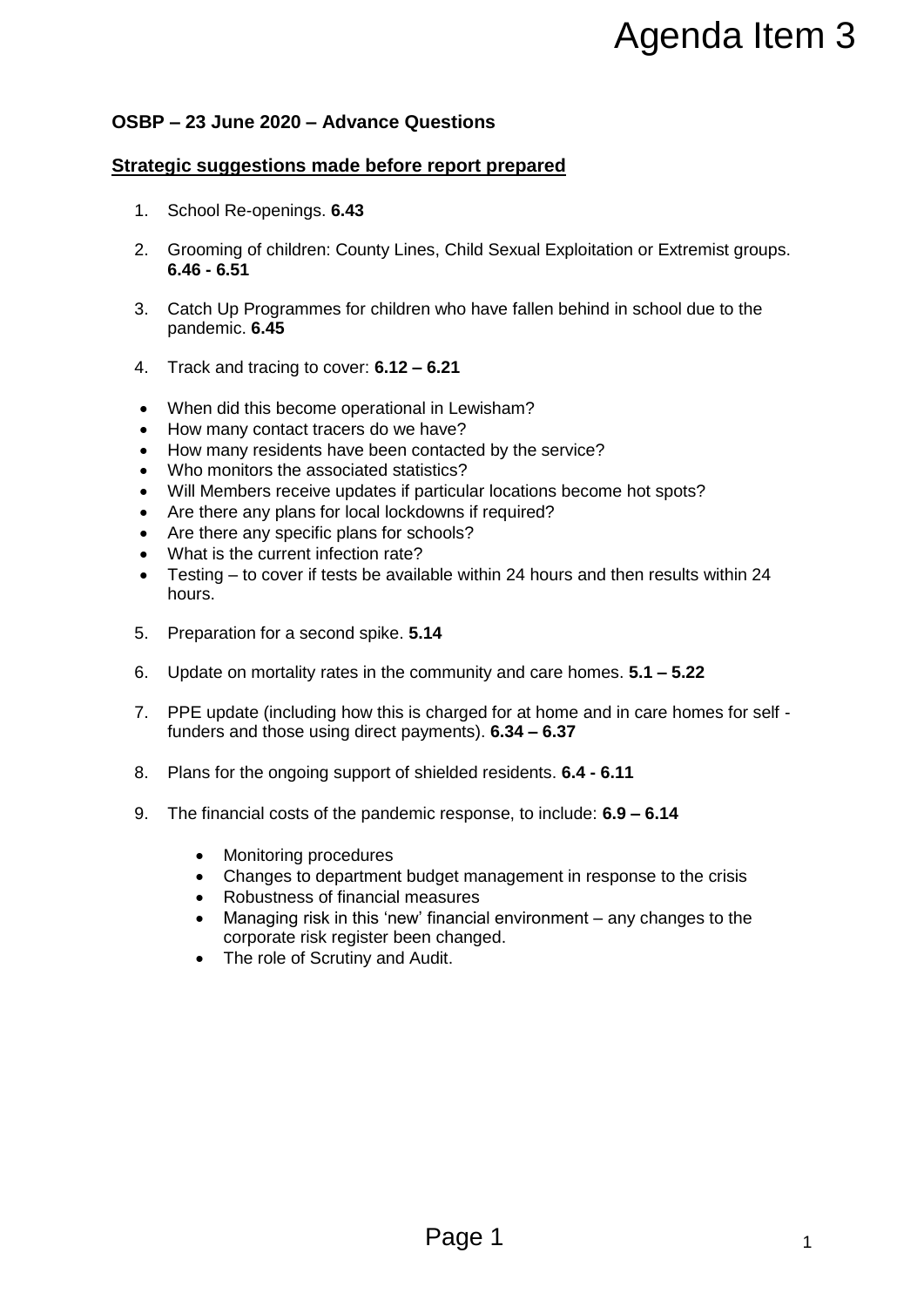#### **Advance questions**

#### **Chair of Safer Stronger Communities**

#### *1. Can we have a demographic breakdown\* of the 20 staff redeployed into the established outreach team, how long they have been in that role, and if they are in good health. Is there a plan to rotate people so that the same 20 people are not continuously at higher risk?*

2 people in the outreach team were Lewisham Homes employees who have now returned to their substantive roles. A number of Council employees have also returned to their substantive roles now.

Of the remaining employees:

- 8 BAME
- 5 White
- 2 prefer not to state their ethnicity

All members of the team are currently in good health. While we have not been able to rotate people, most volunteers who are visiting residents work part time in their outreach role. The team is also encouraged to take annual leave and to take up wellbeing support such as the peer support helpline set up at the beginning of the Council's response.

Managers across the organisation are also being asked to complete an individual risk assessment with the officers they manage. The risk assessment has been specifically designed to support members of staff who fall into high-risk categories. Appropriate mitigations will be put in place according to risk.

#### *2. Of the rough sleepers that have been rehoused, how many have been allocated into permanent and temporary accommodation? Can we have a demographic breakdown of those allocated into both types of accommodations?*

As at Tuesday 16 June, 38 rough sleepers have been rehoused into permanent housing. A further 138 have been housed in temporary accommodation.

| Gender | <b>Number of individuals</b> |
|--------|------------------------------|
| Male   | 35                           |
| Female |                              |

Of the 38 rough sleepers who have been rehoused:

| Age       | <b>Number of individuals</b> |
|-----------|------------------------------|
| $18 - 30$ | х                            |
| $31 - 50$ | 20                           |
| 51-70     |                              |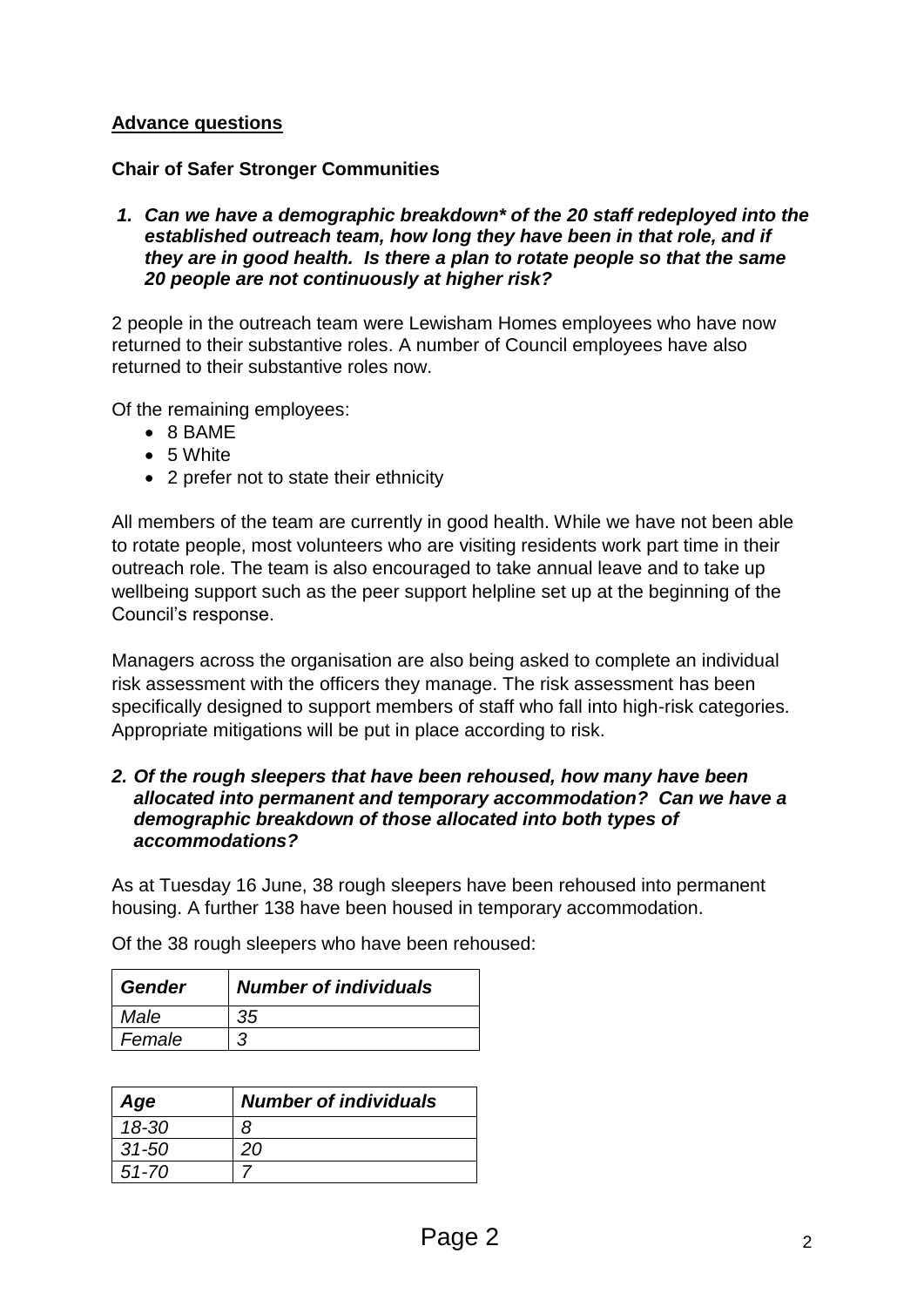*Unknown 3*

| <b>Ethnicity</b>                                      | <b>Number of individuals</b> |
|-------------------------------------------------------|------------------------------|
| <b>Black or Black British African</b>                 | 2                            |
| <b>Black or Black British Caribbean</b>               | 10                           |
| White - English/Welsh/Scottish/Northern Irish/British | 15                           |
| White $-$ other                                       | 4                            |
| Mixed ethnicity - White and Black African / Caribbean | 3                            |
| Other ethnicity                                       | 3                            |
| <b>Unknown</b>                                        |                              |

Due to the way in which demographic data is captured and manual steps that need to be taken to analyse the data, it has not been possible in the timeframe given to compile all demographic data for the 138 rough sleepers housed in temporary accommodation.

#### *3. At the last OSBP meeting, it was reported that there had been some enforcement in our parks for non-compliance of social distancing regulations, can we have a demographic breakdown\* of those where enforcement was carried out?*

\* Demographic breakdown means; age, race, gender, sexuality (I appreciate that this data isn't always available) and disability.

Unfortunately, police are unable to provide demographic information at a borough level. Across the Metropolitan Police Service, a total of 802 people have been arrested for breaches of Coronavirus regulations. In 67 cases, a breach was the sole offence. A total of 1,128 Fixed Penalty Notices have been issued. Across the South East Basic Command Unit (Lewisham, Greenwich and Bexley), 53 Fixed Penalty Notices have been issued by police. The Council has not issued any Fixed Penalty notices.

#### *4. Before the Head of Highways and Transport makes any changes or additions to the work streams, can those changes, with explanations be brought to the Business Panel?*

Officers are planning to bring an update report to the September meeting of the Overview and Scrutiny Business Panel. This will include an update on how the programme of measures are working and outline any changes that have been made and the reasons why. Due to urgent need for the measures to be implemented, officers are unable to bring these forward to the Panel for discussion prior to implementation.

#### *5. Are the changes to parking bays in Forest Hill affecting business? Has this been re-evaluated and what will we be doing to mitigate the harm, if changes cannot be made?*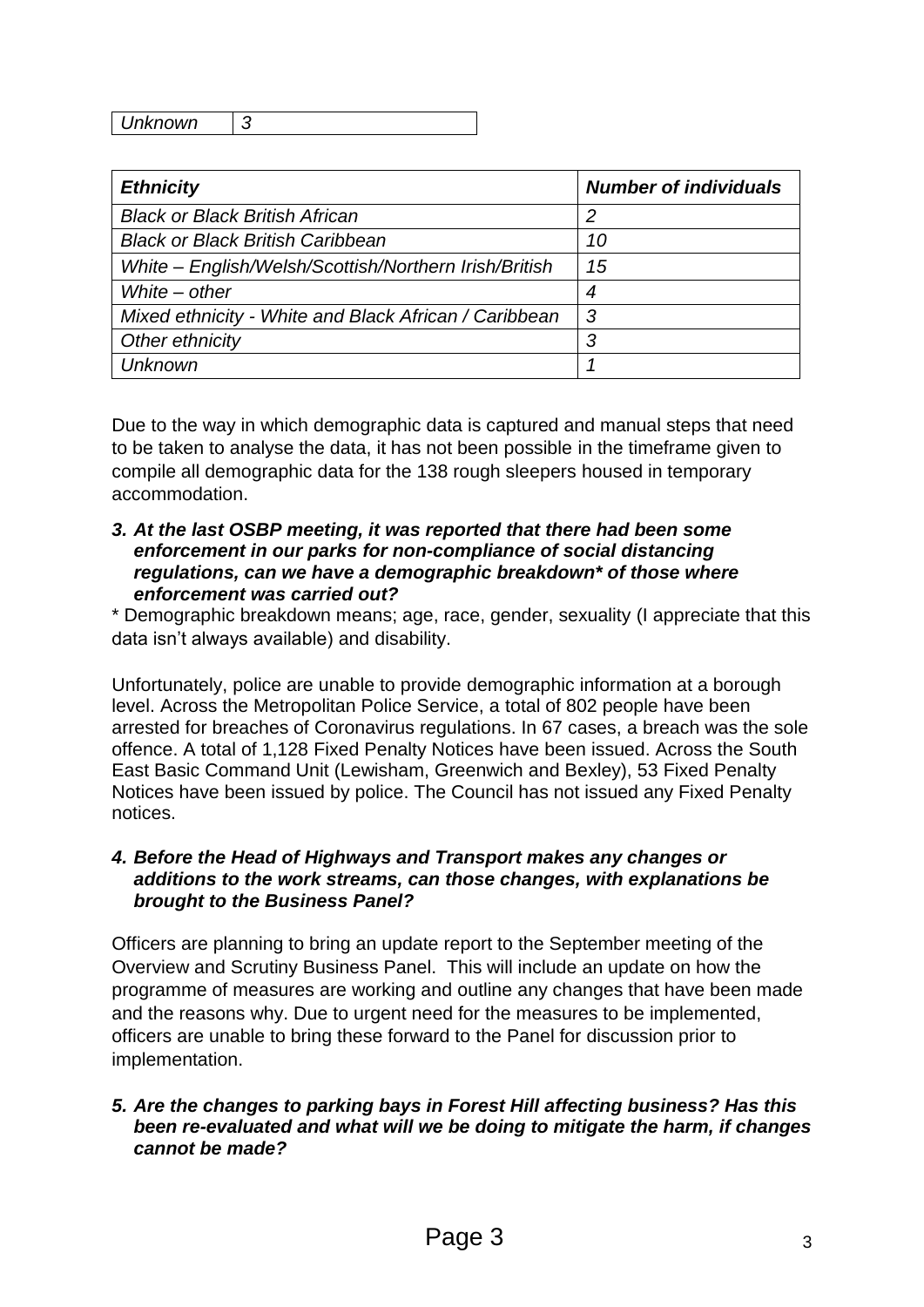The intention of the measures is to support social distancing on high streets, and give customers confidence that they can use high streets safely. As set out in the report to scrutiny, evidence detailed in the Transport for London (TfL) guidance shows that those who walk to a high street spend 40% more than those who drive, and that high street pedestrian, cycling and public realm improvements can increase retail sales by up to 30%. There is also evidence that retailers have inaccurate perceptions around the modal share of shoppers, in that they tend to significantly overestimate the proportion of journeys made by car. Most shoppers tend to be relatively local, meaning that there is scope for these journeys to be made by sustainable modes. Those arriving by sustainable modes also tend to visit more shops.

Businesses in the vicinity of each scheme would have received a letter detailing how to provide feedback on the scheme. To date, no specific concerns have yet been raised by any particular business. It should also be noted that any decrease in visitor numbers/revenue being experienced would need to be set within the wider context, as other factors may be having a greater impact – for instance long queues to get into shops may dissuade those from visiting, as well as potential anxiety over visiting shops in person whilst the virus is still in circulation. Officers from the Highways and Transport team and the Economy and Partnership teams will continue to work together in relation to these measures to support business and the economic recovery.

#### *6. In response to concerns about disabled parking bays being removed in order to facilitate measures to support safer walking and cycling, we were told that disabled bays would be replaced as close to the original ones as possible. Could we have details of where disabled parking bays are being removed and where they will be replaced?*

None of the measures implemented to date have resulted in the removal of disabled parking bays.

#### *7. Can we have confirmation that six months after the implementation of TTRN's and TTO's there will be an evaluation as to the efficacy of the decisions?*

An update report will be brought to the September meeting of the Overview and Scrutiny Business Panel. This will include an update on how the programme of measures are working and outline any changes that have been made and the reasons why. Officers will also be regularly monitoring the impacts of the schemes and any easing/re-tightening of government restrictions, and making adjustments as necessary.

Beyond this ongoing review, it is difficult to put a firm timescale on any further formal evaluation of the temporary measures, as this is likely to be closely linked to the timescales for easing of government restrictions, which is currently unknown and difficult to predict. This will influence the timing for taking any decision on if/how to transition the measures to experimental traffic orders (ETO), which would be the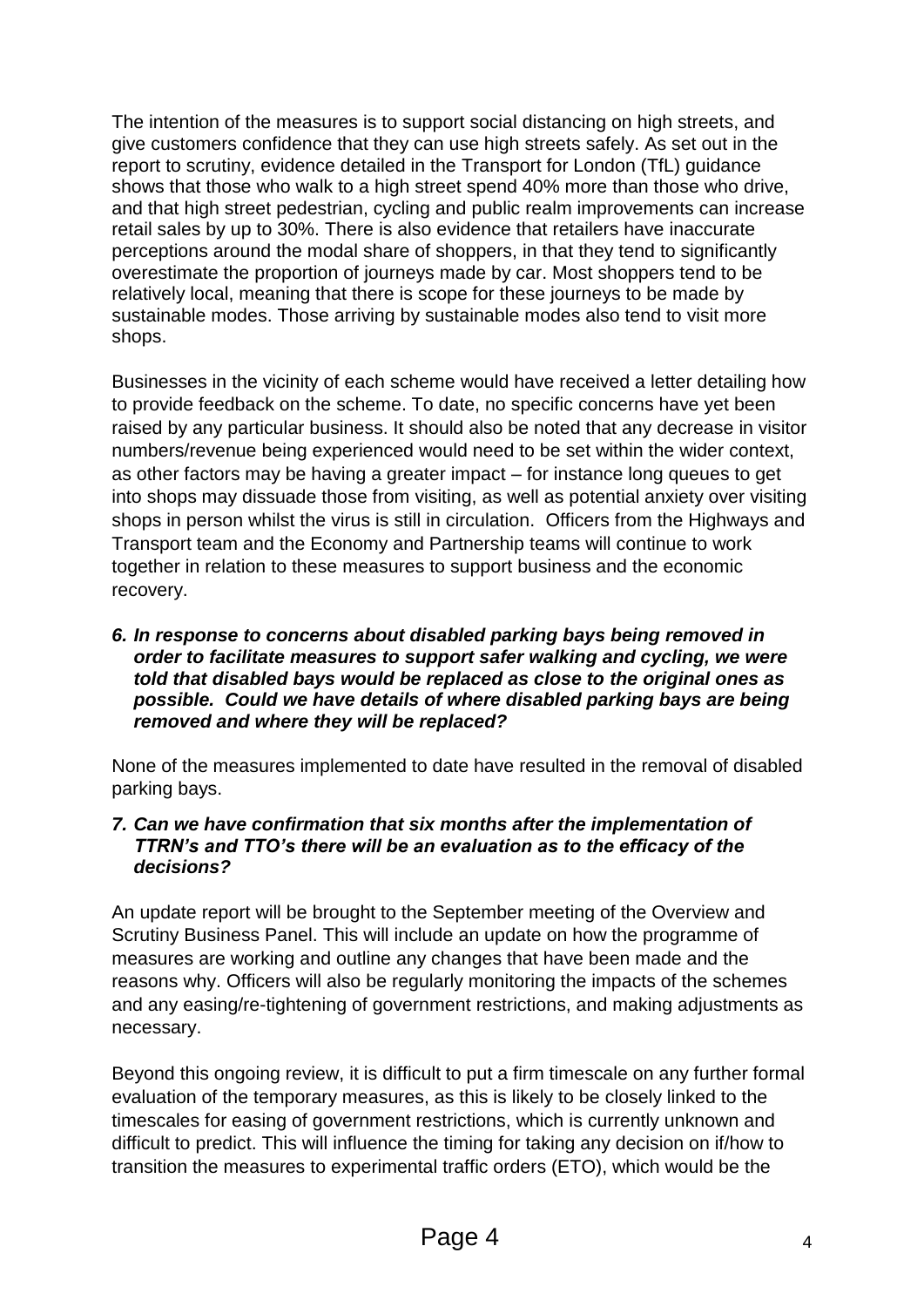framework under which we intend to assess whether the schemes should be made permanent. As part of the ETO process there would be a formal review after 6 months. A further update on formal evaluation timings will be provided at the September meeting.

### **Chair of Housing Committee**

#### *1. How long will Homesearch be suspended for?*

Properties will start being re-advertised via Homesearch from 2 July 2020.

#### *2. What will be the effect on the Housing List by the suspension (e.g. the effect of 1 month's suspension, the effect of 2 month's etc?)*

The impact of the suspension has been that between 27/03/2020 and 22/06/2020, no applicants have been able to bid for any properties on Homesearch. However, during this time 85 households have been directly matched and have accepted properties. Direct matching was undertaken in line with the Covid-19 Emergency Letting Policy, reflecting the Government advice on emergency lets during this time.

#### *3. What is the effect on the Discretionary Housing Payment fund by Covid-19? Has there been an increase in applications? Have we got funding for this extra expense from central government?*

Lewisham has not received additional Discretionary Housing Payment (DHP) funding because of the Covid-19 crisis, although the amount we received this year did increase by £261,000.

There has not been a marked increase in DHP applications over this period, possibly due to the stop that has been placed on evictions and a reduction in arrears action being taken. Officers anticipate that there will be a spike in applications once eviction activity re-starts and we are preparing accordingly so we can deal with them.

#### *4. What is the plan in respect of all the people who have "jumped" the housing queue (and now been housed in permanent accommodation) once the Covid-19 crisis is over?*

There is no further plan for those who were direct-matched and accepted a permanent housing offer as a result of the Emergency Letting Process. These households have moved in and are settling in to their new homes.

#### *5. At the end of March the Government directed that LAs home all street homeless, irrespective of immigration status. When the lockdown is lifted, what will happen to those people we have housed to whom we owe no duty at law to house, beyond the requirement to house during the lockdown?*

We are committed to doing everything within our power to ensure that all rough sleepers who have been accommodated as a result of the Covid-19 pandemic are